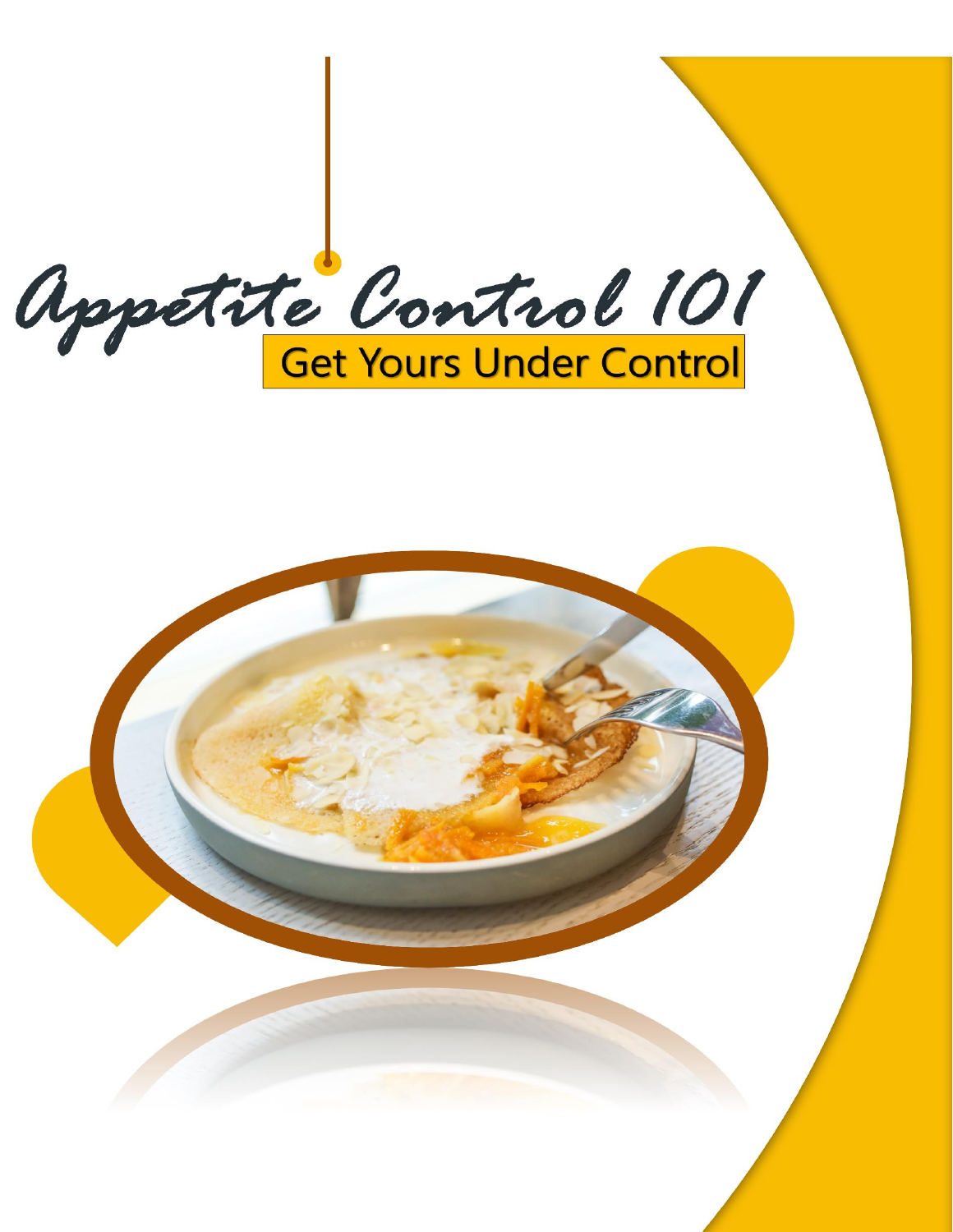# **Table of Contents**

| Healthy Weight Management And Appetite Control  10            |
|---------------------------------------------------------------|
|                                                               |
|                                                               |
|                                                               |
|                                                               |
|                                                               |
| Assessment: Are Your Appetite And Eating Patterns Normal?  13 |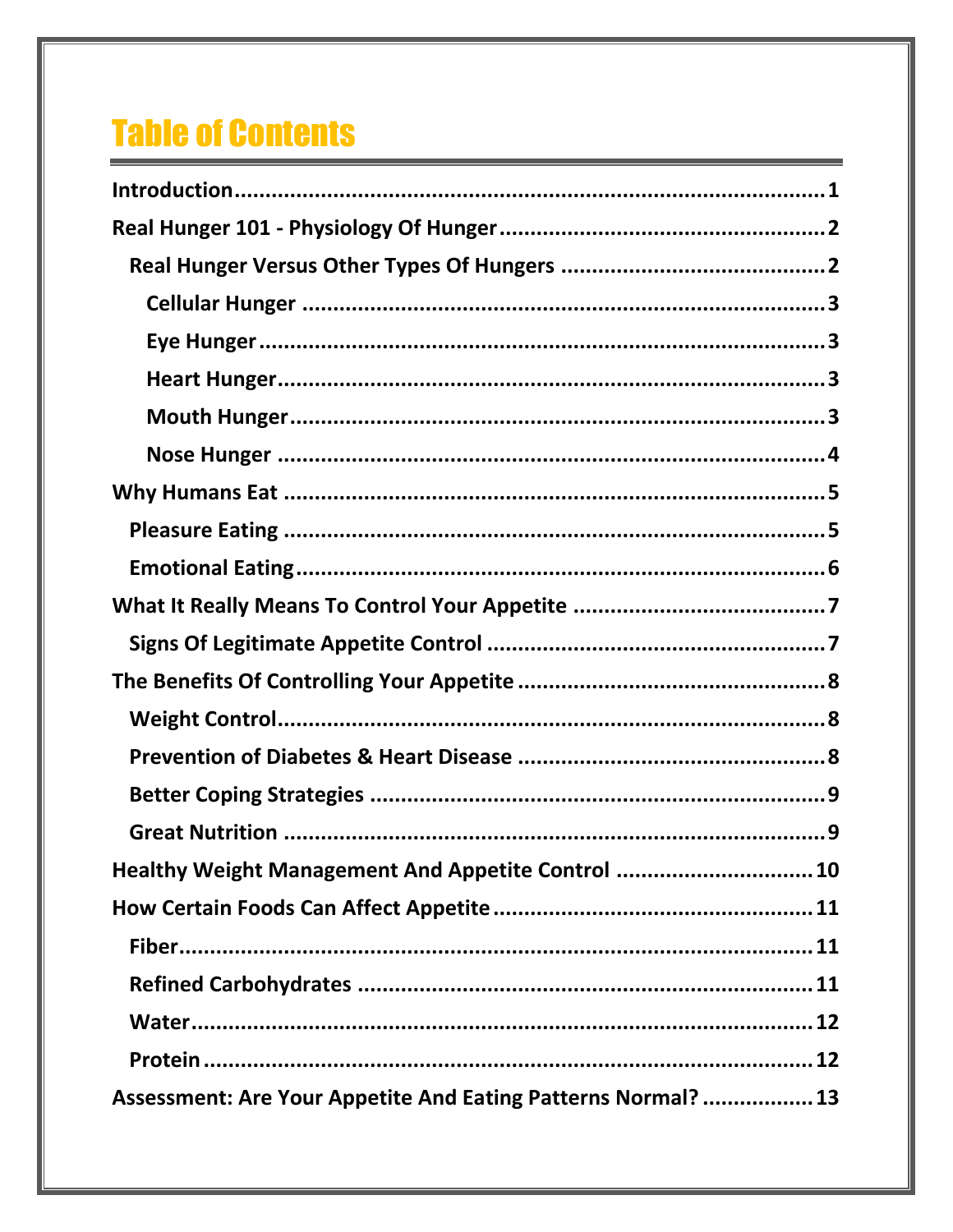Disclaimer: This publication is for informational purposes only and is not intended as medical advice. Medical advice should always be obtained from a qualified medical professional for any health conditions or symptoms associated with them. Every possible effort has been made in preparing and researching this material. We make no warranties with respect to the accuracy, applicability of its contents or any omissions.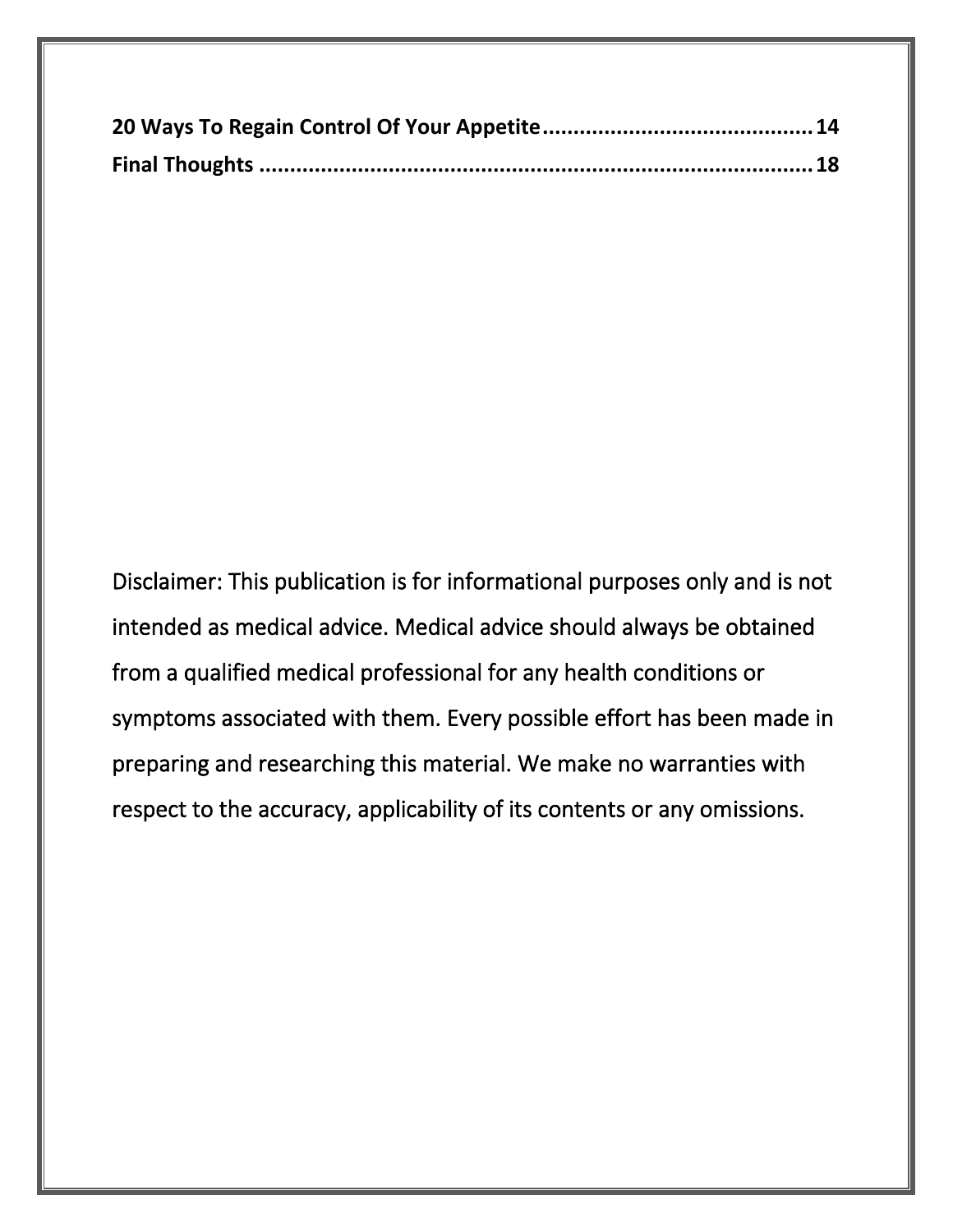## <span id="page-3-0"></span>**Introduction**

According to the [Office of Disease Prevention and Health Promotion,](https://health.gov/our-work/food-nutrition/2015-2020-dietary-guidelines/guidelines/appendix-2) the average American should be eating between 1,600 and 3,000 calories a day to maintain a healthy weight. Though, the exact number of calories your body needs will depend on factors like your physical activity level, basal metabolic rate (BMR), age, gender, and bodyweight. But the problem is that Americans don't eat because they *have* to — most people will eat because they *want* to.

The words "appetite" and "hunger" are often used interchangeably, but there is a significant difference between the two terms. *Hunger* occurs when your body signals to your mind that you need nourishment to survive, such as when your blood glucose levels drop. *Appetite* describes the desire to eat, whether you're snacking on potato chips because you felt a craving or eating a large meal to cope with emotional stress.

A good portion of maintaining your physical (and sometimes your mental health) depends on being able to control your appetite effectively. In this report, we'll be reviewing the physiology of hunger, the different types of hunger, methods of controlling your appetite, and why it's essential to keep your desire to eat under control.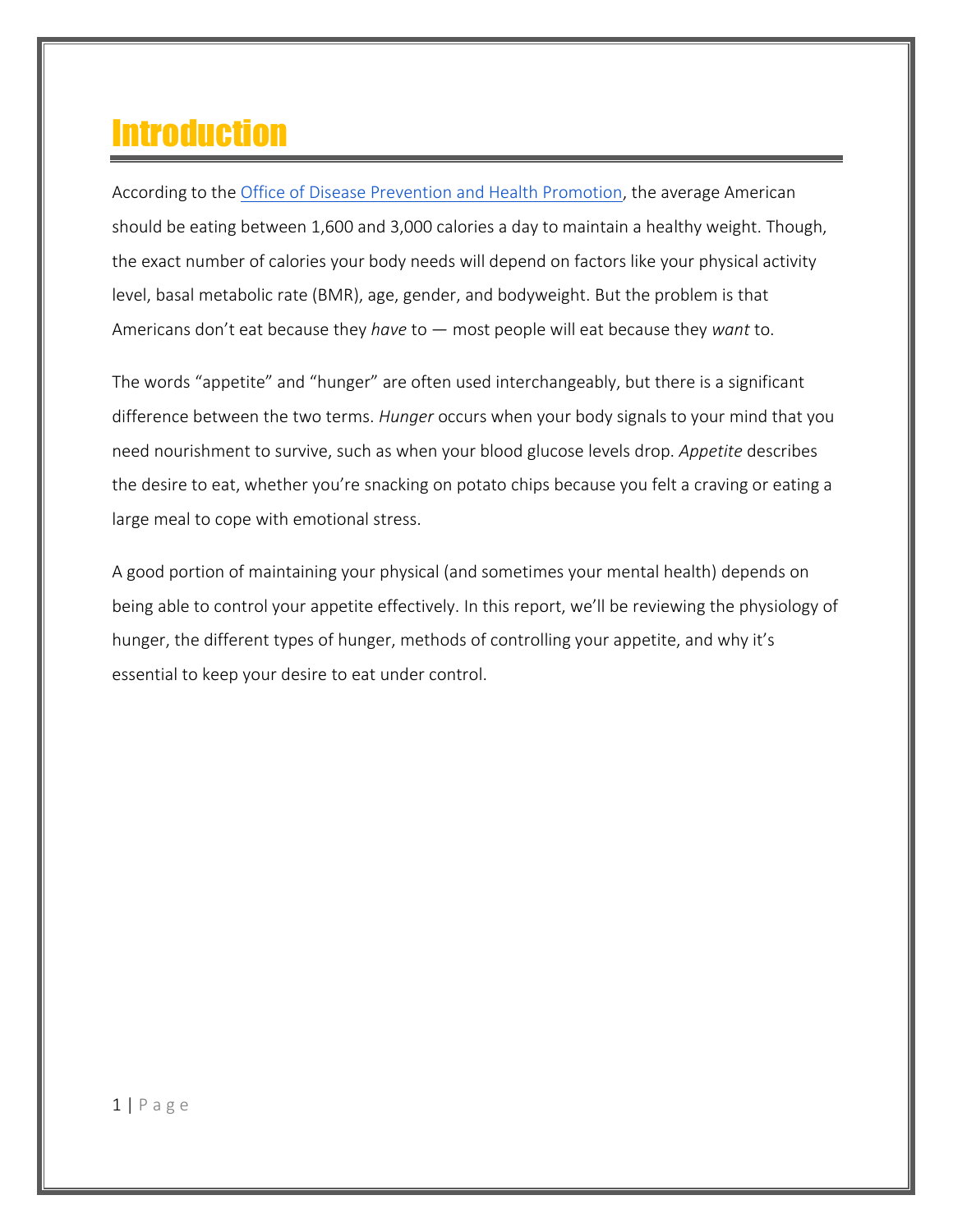## <span id="page-4-0"></span>Real Hunger 101 - Physiology Of Hunger

After you consume a meal, your gastrointestinal tract will push the chewed-up food, known as a "bolus," through your digestive system. The food will exit your stomach and then proceed to the small intestine and the large intestine as enzymes continue to break the food down.

A few hours after your last meal exits your stomach, your blood sugar and insulin levels will drop. You may notice that your stomach begins to "growl" or "rumble," a sign of looming hunger.

The low blood sugar and insulin levels will trigger the body to release the hunger hormone known as ghrelin. This hormone will tell the hypothalamus in your brain that it's almost time to eat and that you need sustenance. In response, the brain will release an additional hormone known as neuropeptide Y, sending a message to your entire body that you're hungry and need to eat relatively soon.

While you're eating a meal to satisfy your hunger, your body will release another hunger hormone known as leptin. This hormone will let your body know when you're feeling full and decrease the amount of neuropeptide Y flowing through your bloodstream. About 5 to 20 minutes after a meal, you'll feel satiated, and the process will begin again within a few hours when the stomach is empty once more.

Hunger is the innate need for food and isn't a sudden desire to eat a specific food during the day. In that instance, your "hunger" is a "craving" or an "appetite."

### <span id="page-4-1"></span>Real Hunger Versus Other Types Of Hungers

"Real" hunger is what we just reviewed in the last section, a type of hunger that develops when your body knows it needs refueling. You'll see that you're experiencing real hunger when low blood sugar levels give you a headache, make you tired, and make your stomach growl.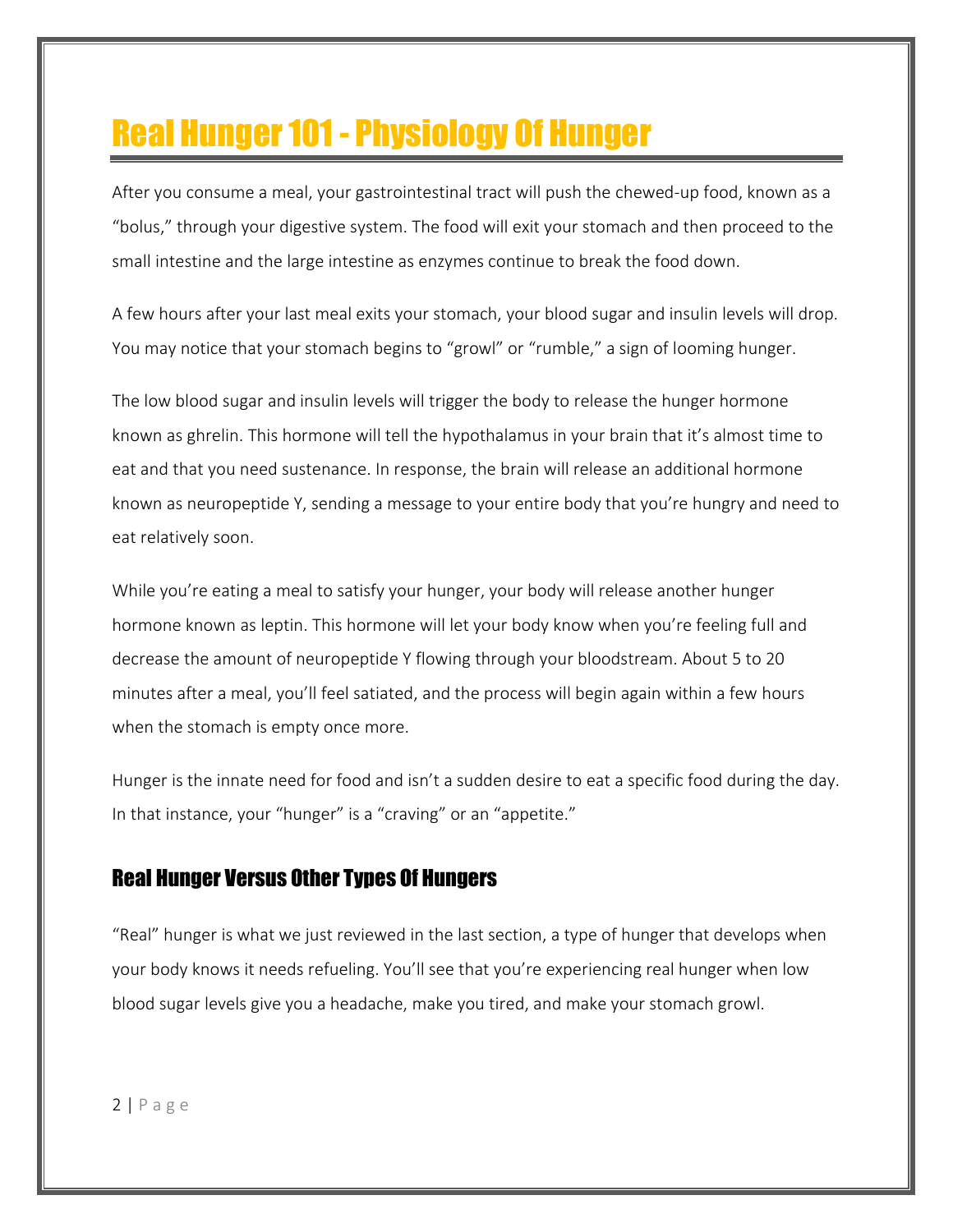But you'll want to be aware of several other types of hunger to address them as they arise in your life. In this section, we'll be discussing what makes these other types of hunger *different*  than real hunger *and* how to identify them, according to [Tufts Medical Center.](https://www.tuftsmedicalcenter.org/patient-care-services/departments-and-services/weight-and-wellness-center/patient-resources/tips-for-wwc-patients/seven-types-of-hunger)

#### <span id="page-5-0"></span>**Cellular Hunger**

Do you remember the last time midday struck, and you felt the *need* to eat something sweet? If you suddenly feel hungry for something salty, sweet, or fatty, you might be dealing with "cellular hunger." This type of hunger rears its head when the cells in your body need to replenish specific nutrients, like protein, sodium, or sugar.

#### <span id="page-5-1"></span>**Eye Hunger**

Have you ever laid eyes on a beautifully prepared slice of cheesecake with strawberry syrup drizzled along the top? If you suddenly felt a second wave of hunger upon seeing a particular food, you may have been feeling "eye hunger." This type of hunger is triggered when you appreciate how a dish or meal looks physically — you see the food and suddenly feel hungry.

#### <span id="page-5-2"></span>**Heart Hunger**

Do you remember when you were upset and felt a resounding hunger for the chocolate donuts that *always* make you feel better? If you feel hungry when facing tough emotions, you might be dealing with "heart hunger." This type of hunger stems from a lack of intimacy, loneliness, sadness, and a desire for attention from others.

#### <span id="page-5-3"></span>**Mouth Hunger**

Have you ever caught yourself eating a spoonful of creamy peanut butter purely because you craved its texture on your tongue? If you engage in mindless eating because you enjoy the crunch, sweetness, or spice of a particular food, you're probably facing "mouth hunger." This type of hunger can only be satisfied by your mouth's desires.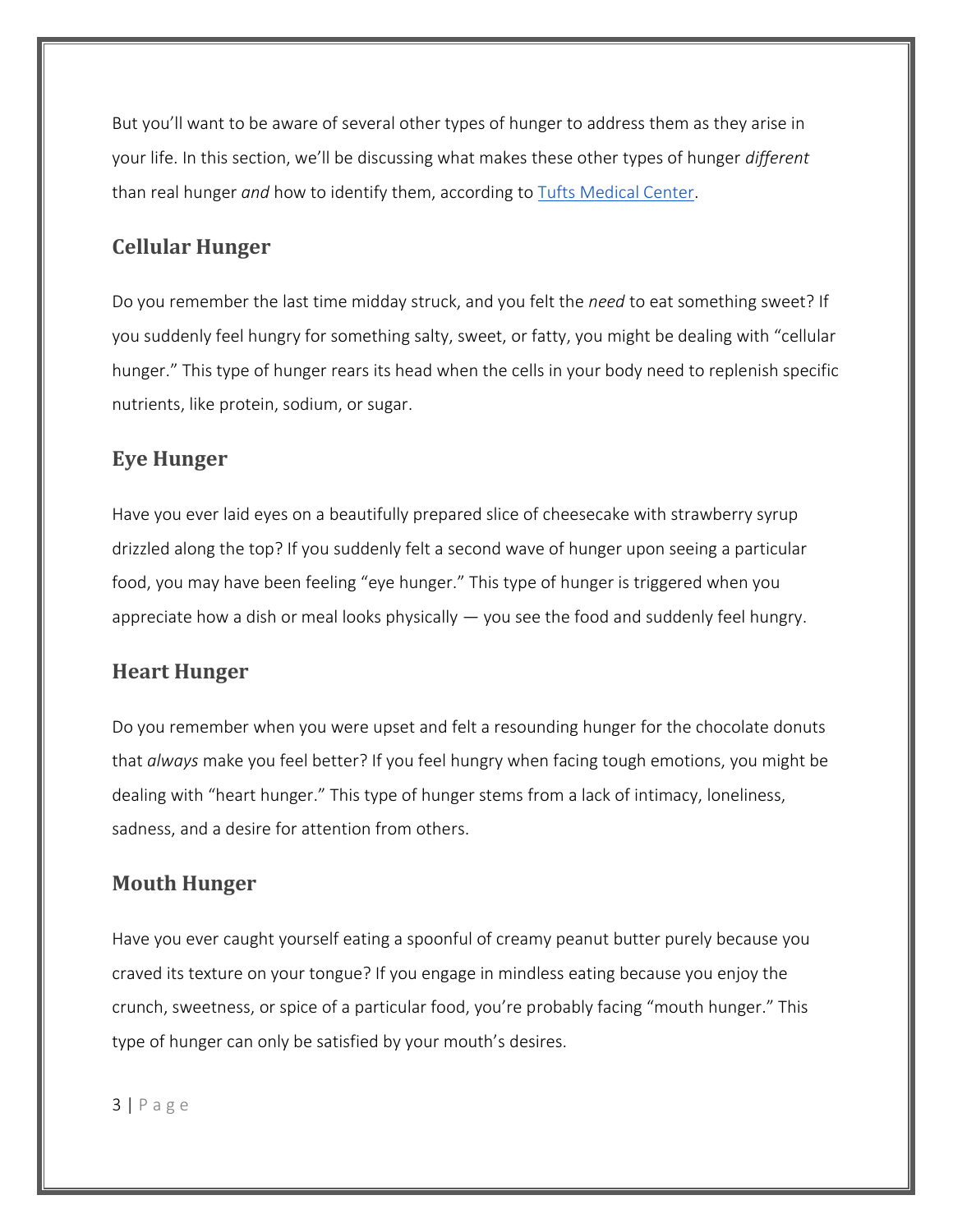### <span id="page-6-0"></span>**Nose Hunger**

Do you remember the last time you walked into a fancy restaurant and caught a whiff of delicious barbecue ribs? If you didn't even need the menu to decide to order the rib dish, there's a good chance you were experiencing something called "nose hunger." This type of hunger arises when your sense of smell allows you to envision the taste of the food you smell.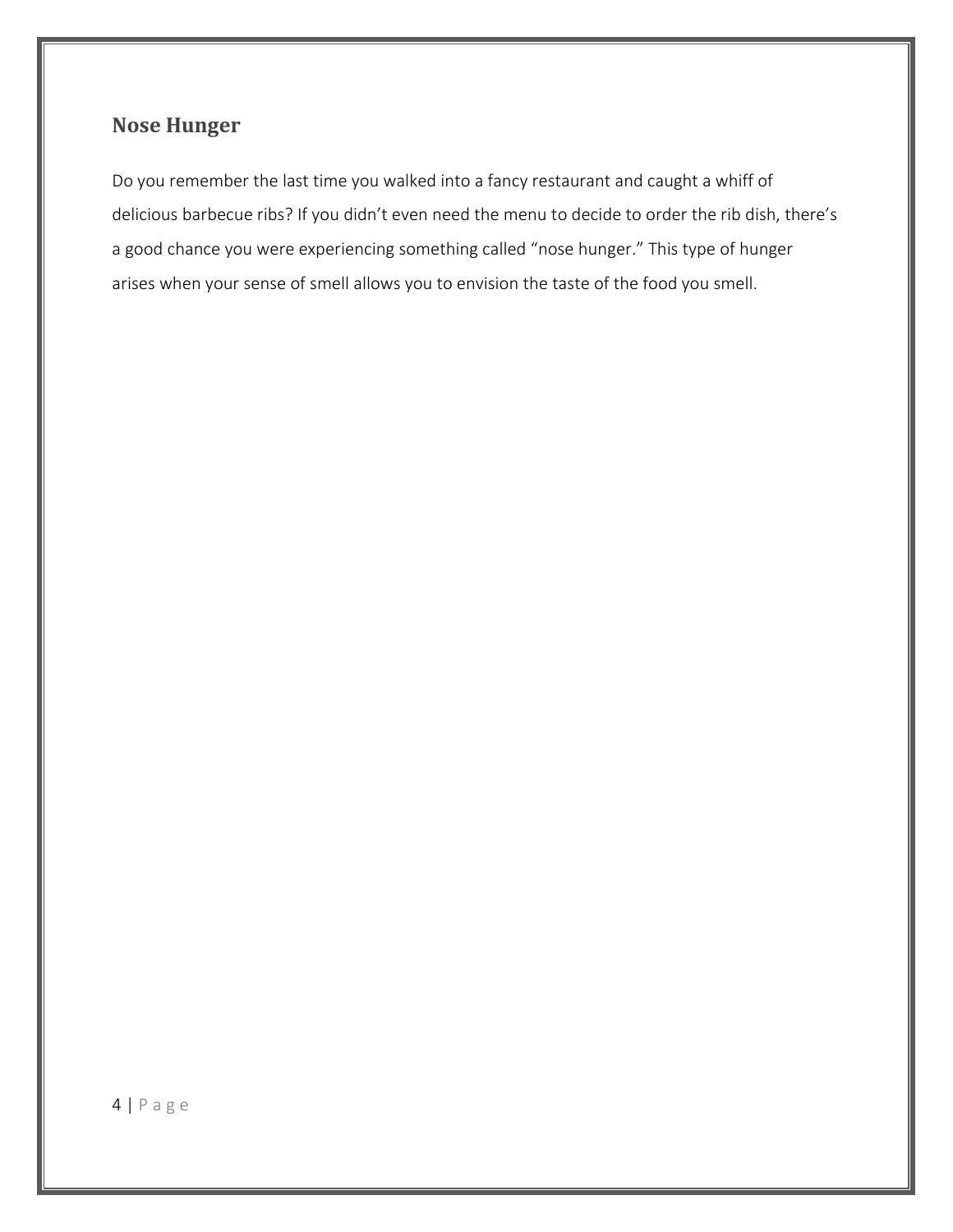### <span id="page-7-0"></span>Why Humans Eat

The most common reason that humans eat is that you have to for survival. Your body and mind will sense that your insulin and blood glucose levels are low and that you need to eat in order to bring them back to their normal baseline. Without food and proper nutrition, the body will begin to break down and function poorly.

The [Scottish Eating Disorders Interest Group](https://www.sedig.org/physical-and-psychological-effects-of-the-starvation-syndrome) states the malnourishment and starvation will take a toll on the human body rather quickly. After short periods of fasting or lack of nutrition, you may experience headaches, fatigue, and hair loss. But, as you avoid eating longer, your muscles will begin wasting away, organ failure will develop, electrical impulses in your heart will be negatively impacted, and bones will become brittle and easily breakable.

#### <span id="page-7-1"></span>Pleasure Eating

[Pleasure eating](https://www.livescience.com/36313-eat-pleasure-reward-dessert.html) is a psychological reason behind your desire to eat. This type of eating occurs well-after your body has the calories and nutrients it needs to survive for the remainder of the day — instead of being hungry and *needing* to eat, you're deciding to eat because you want to.

There's a good chance that you engage in pleasure eating when consuming your favorite foods, such as pizza or cake. As you're eating this food, your body will release the hunger hormone, ghrelin, that tells your body that you're still not full, even though you might be. In normal hunger, your body would trigger leptin release to let you know that you're full.

The reason you continue to eat well-past the point of satiety is the functioning of the brain's reward system. Some foods, often sweet foods, will encourage the body to release dopamine and serotonin, two hormones that make you feel happy. Therefore, pleasure eating comes from the desire to experience those hormones and fulfill your reward system.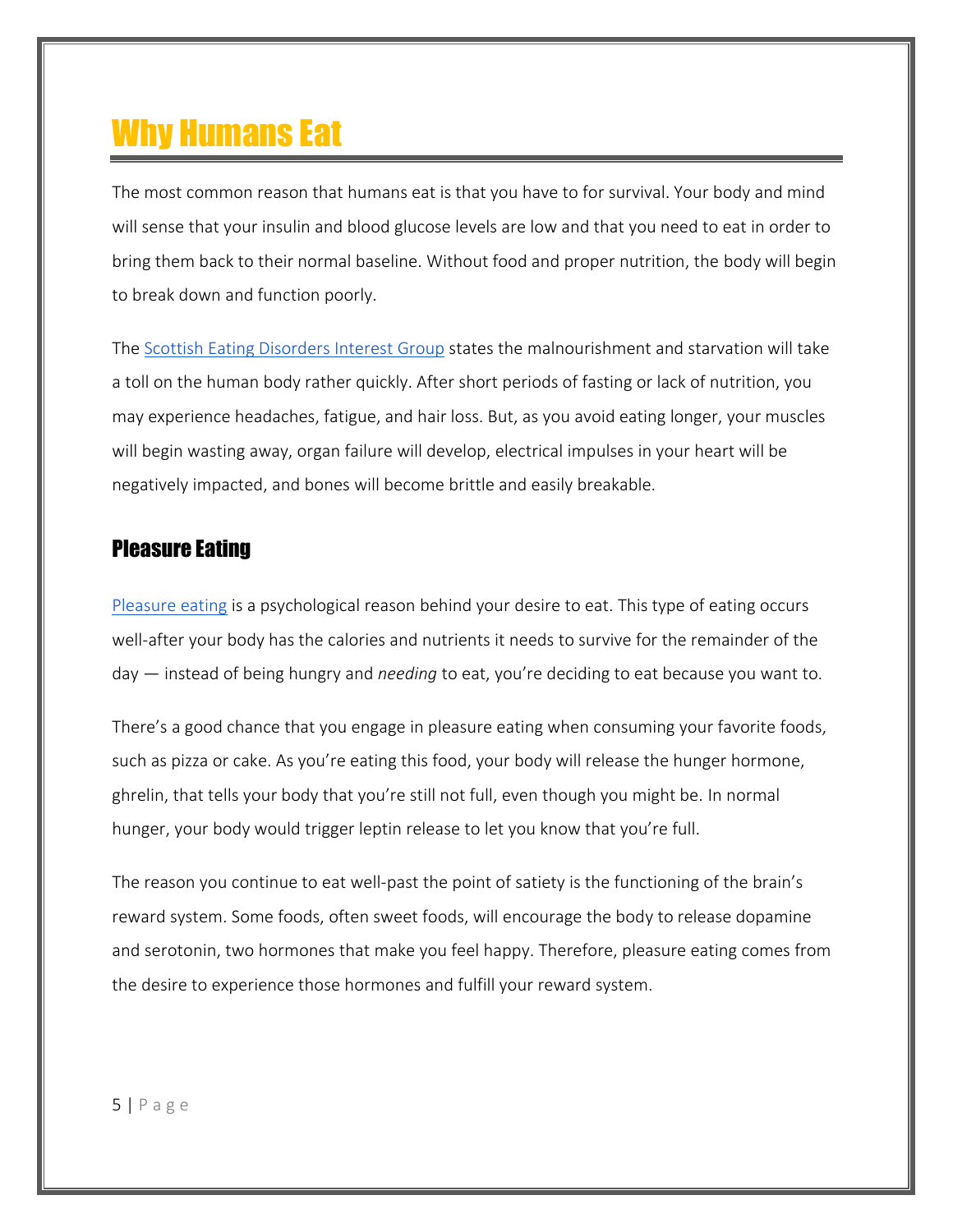### <span id="page-8-0"></span>Emotional Eating

Emotional eating comes from a desire to feel good, fill feelings of emptiness, and cope with tough emotions and feelings. When you feel a sense of stress or anxiety, there might be a specific food that you crave to give you this immediate stress relief.

Any emotional trigger can lead to emotional eating, whether you're going through a breakup, are simply bored, feel lonely, have job stress, or are suffering from financial difficulties. You'll continue to eat until you feel better about your emotional trials and tribulations rather than when you feel "full."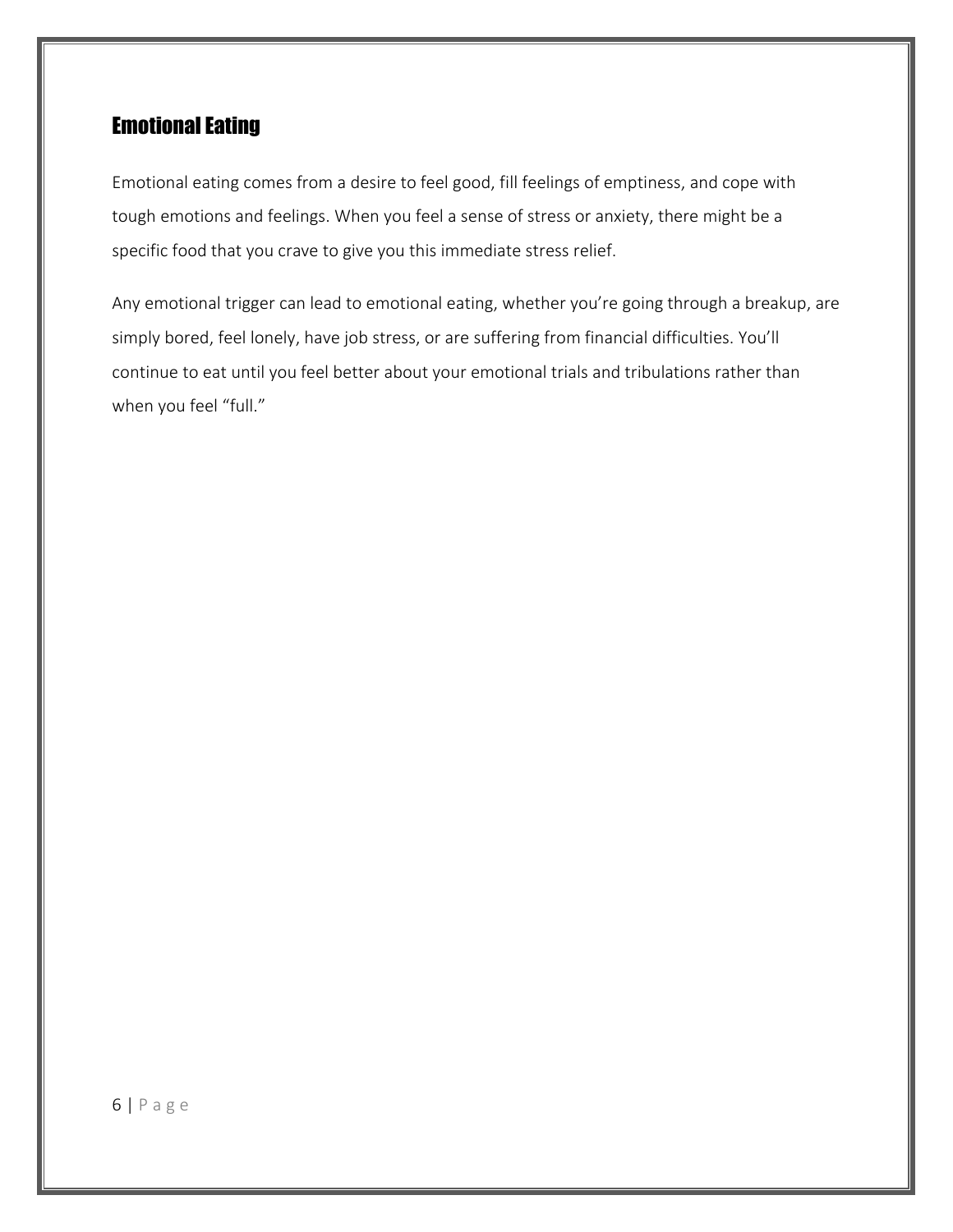# <span id="page-9-0"></span>What It Really Means To Control Your Appetite

There's a lot more that goes into appetite control than just reminding yourself not to eat that piece of cake at dessert or take an extra slice of pizza at lunchtime.

### <span id="page-9-1"></span>Signs Of Legitimate Appetite Control

If you have legitimate control of your appetite, the following statements will be true:

- You eat because you're showing signs of hunger (like hunger pangs or a headache).
- You choose foods based on their nutritional value and how they can impact health.
- You eat at normal times (i.e., Not waking up in the middle of the night with cravings).
- You stop eating when you begin to feel full.
- You don't feel the *need* to eat a certain food simply because you smell it.
- Your diet isn't making you feel sluggish, tired, or sick.
- You can distract yourself when you feel an appetite coming on.
- You are in control of your food intake. You do not binge on junk food and you indulge in treats only on occasion being mindful of portion control.

In most cases, having great appetite control means eating when your body needs to eat, not when your mind needs to eat.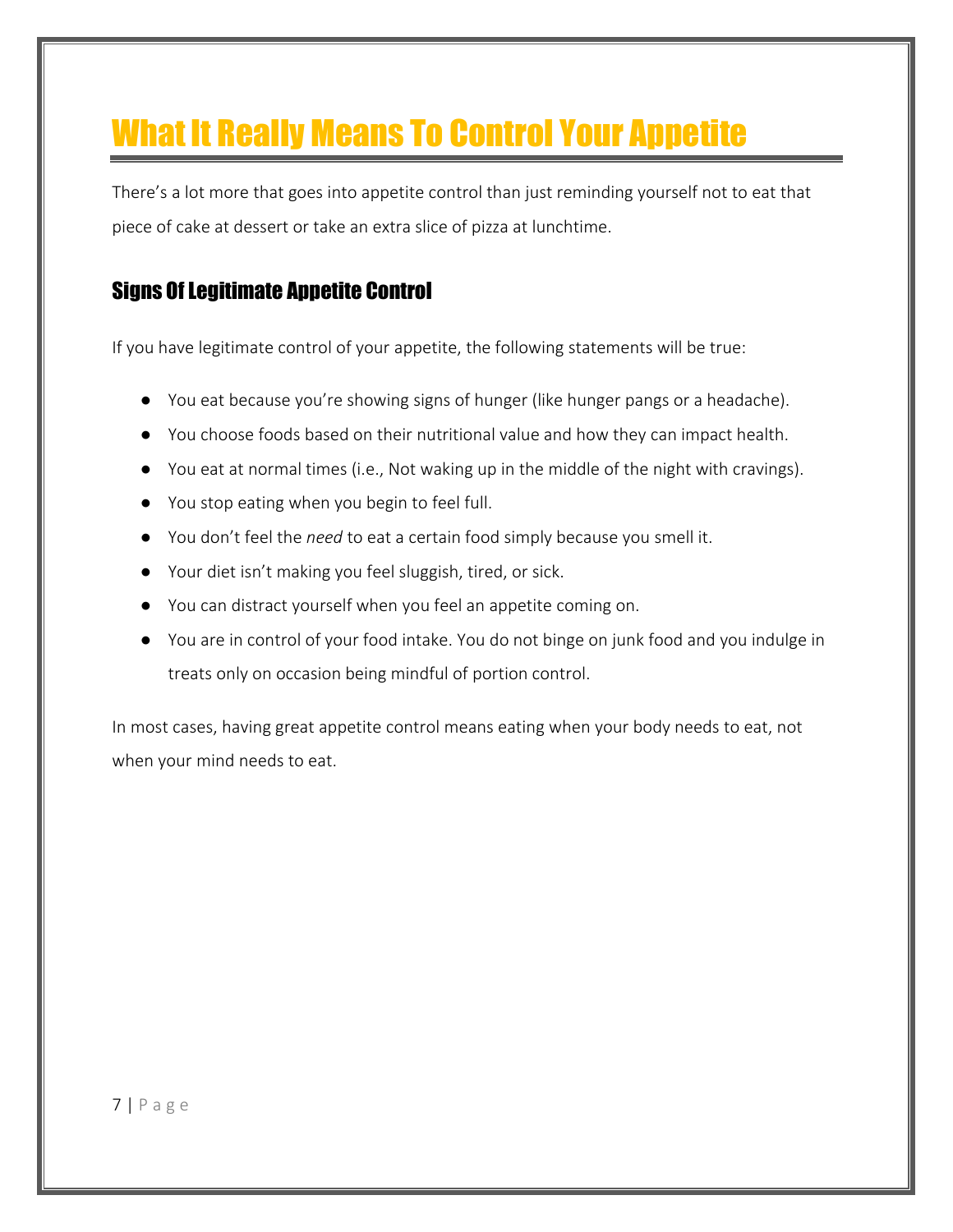# <span id="page-10-0"></span>The Benefits Of Controlling Your Appetite

The benefits of controlling your appetite seem quite evident to the naked eye. For example, not splurging on fatty or sugary foods during the day can keep your weight under control and avoid the development of conditions like heart disease. Below, we'll review some benefits of appetite control and why these results may occur.

### <span id="page-10-1"></span>Weight Control

Your body is always burning calories to stay alive, whether you're sitting at your desk, taking a nap, or exercising at the gym. Eating food gives your body the calories it needs to supply you with energy to get through the day, make you less tired, and perform the necessary functions within the cells. Creating a balance between the calories you burn and the calories you consume is essential for weight control.

Proper control of your appetite means you might only eat when you're hungry, or when your body decides it needs refueling. Eating to the point of satiety or fullness will keep your caloric intake under control and help you to maintain a healthy weight. Even 500 *extra* calories consumed per day after succumbing to your appetite can cause one pound of weight gain weekly.

Appetite control will prevent excess calories and eventual weight gain.

### <span id="page-10-2"></span>Prevention of Diabetes & Heart Disease

An out of control appetite doesn't normally come with cravings for healthy foods like peas, carrots, apples, or unsalted peanuts. There's a good chance that you're craving salty, fatty, or sugary foods instead. In moderation, a little unhealthy snacking is normal — when you begin to eat these foods in excess, they can impact your body's functioning.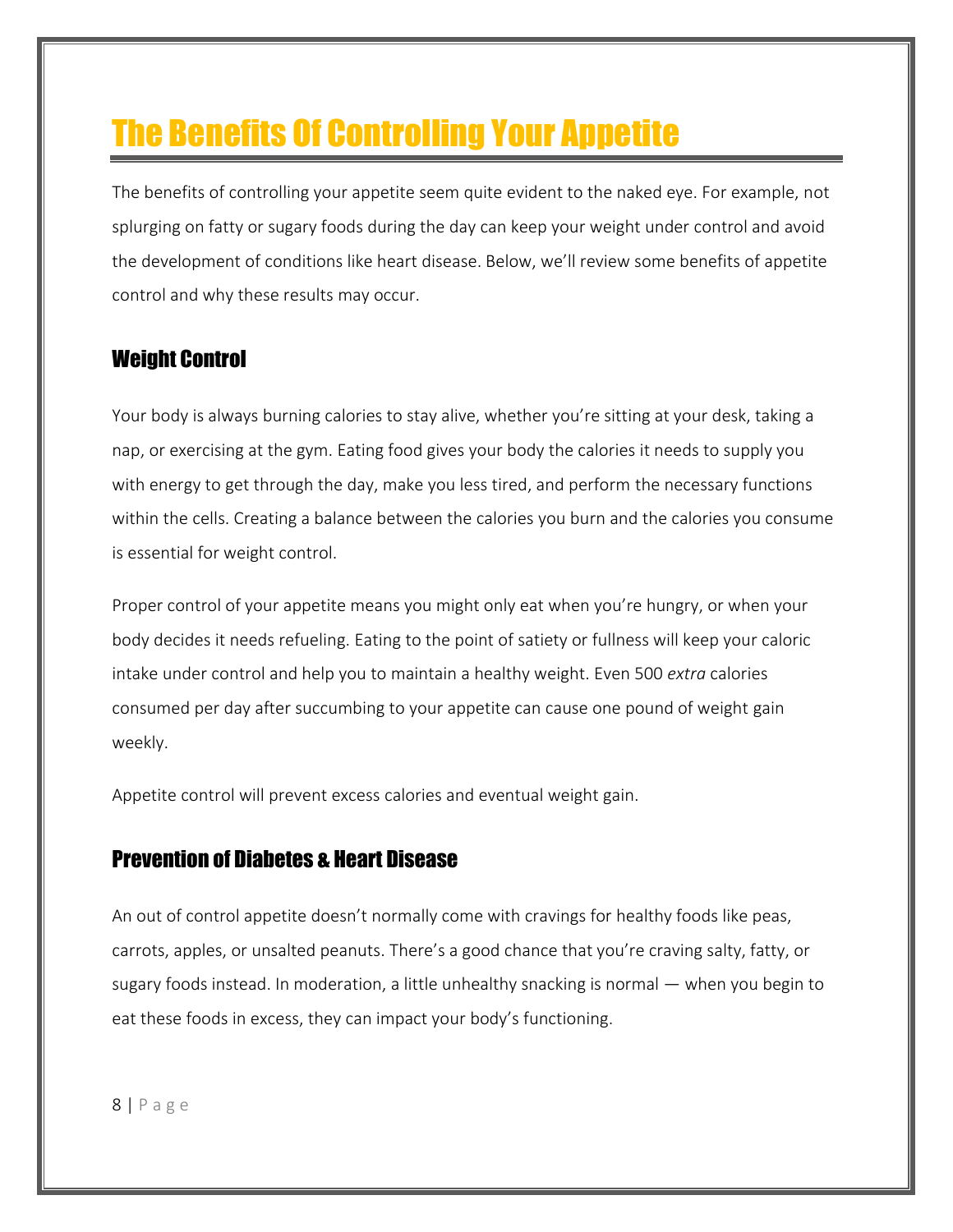For example, a study in [Nutrients](https://www.ncbi.nlm.nih.gov/pmc/articles/PMC6770596/) states that eating many foods high in sodium (like pizza or burgers) disrupts the fluid balance in your kidneys and forces your heart to pump harder to supply blood to the body while accounting for the fluid retention. In the long-term, too much sodium intake can lead to high blood pressure and eventually heart disease.

The body relies on carbohydrates, including sugars, to give the body energy that's ultimately pushed into the cells. However, excess sugar intake (such as through pastries and candy) will cause too much sugar to end up in the blood. The pancreas is no longer able to supply enough insulin to force the blood sugar into the cells for energy, leading to high blood sugar.

Controlling your appetite and eating *healthy* foods when you're hungry can avoid splurging on unhealthy foods that set you up for future diseases.

#### <span id="page-11-0"></span>Better Coping Strategies

According to the [American Psychological Association,](https://www.apa.org/news/press/releases/stress/2013/eating) about 38% of Americans overeat in an attempt to cope with stress. Overeating can take a toll on your physique and your body composition, but it also sets a dangerous precedent for your emotional health.

It's crucial to develop positive and healthy coping strategies to deal with mental and emotional strain, whether you're stressed out from a long day at work or going through a lengthy divorce. Regaining control of your appetite will allow you to view food as a fuel source instead of a coping mechanism. This can encourage you to address your unresolved emotional issues or stress through more logical means, such as therapy or yoga.

It's essential to prioritize your mental health before you begin to tackle your physical health!

#### <span id="page-11-1"></span>Great Nutrition

Perhaps the greatest benefit of appetite control is that you're eating to fuel your body correctly, not to fuel your body based on your cravings. Instead of eating foods high in fat, sugar, or salt,

9 | P a g e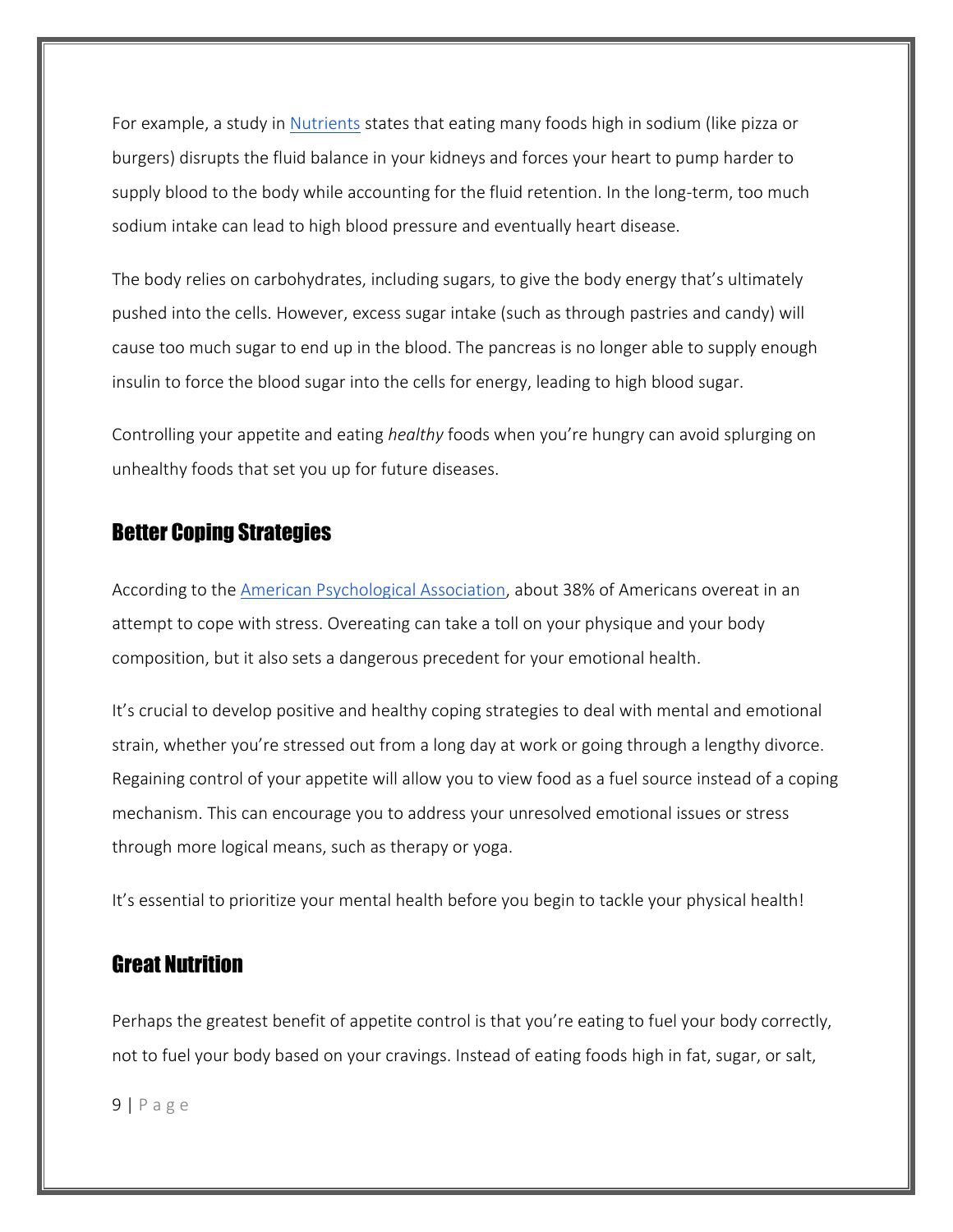you're eating foods that are nutrient-dense and benefit the body's cells and organs. For example, you'll eat chicken for lunch because you know your body needs protein to build strong muscles. This is considered "mindful" eating and can be a tricky thing to learn.

# <span id="page-12-0"></span>Healthy Weight Management And Appetite Control

Healthy weight management and appetite control are two concepts that go hand-in-hand. Unless you have a diagnosed medical condition (like thyroid problems), there's a good chance that a hefty appetite will lead to unwanted weight gain. But there's another interesting relationship between these two concepts: Weight loss and appetite gain.

A study published in th[e American Journal of Physiology](https://journals.physiology.org/doi/full/10.1152/ajpendo.00322.2017) shows that significant weight loss after dieting can eventually trigger a greater-than-normal appetite and hunger. Months or years after beginning a diet, you might notice that you're far hungrier than your baseline due to your body releasing excess levels of the hunger hormone, ghrelin. These results help to explain why so many dieters regain the weight they lost after their diet is over.

This study also shows that taking control of your weight *may not* help you regain your appetite (though, the vice versa is true).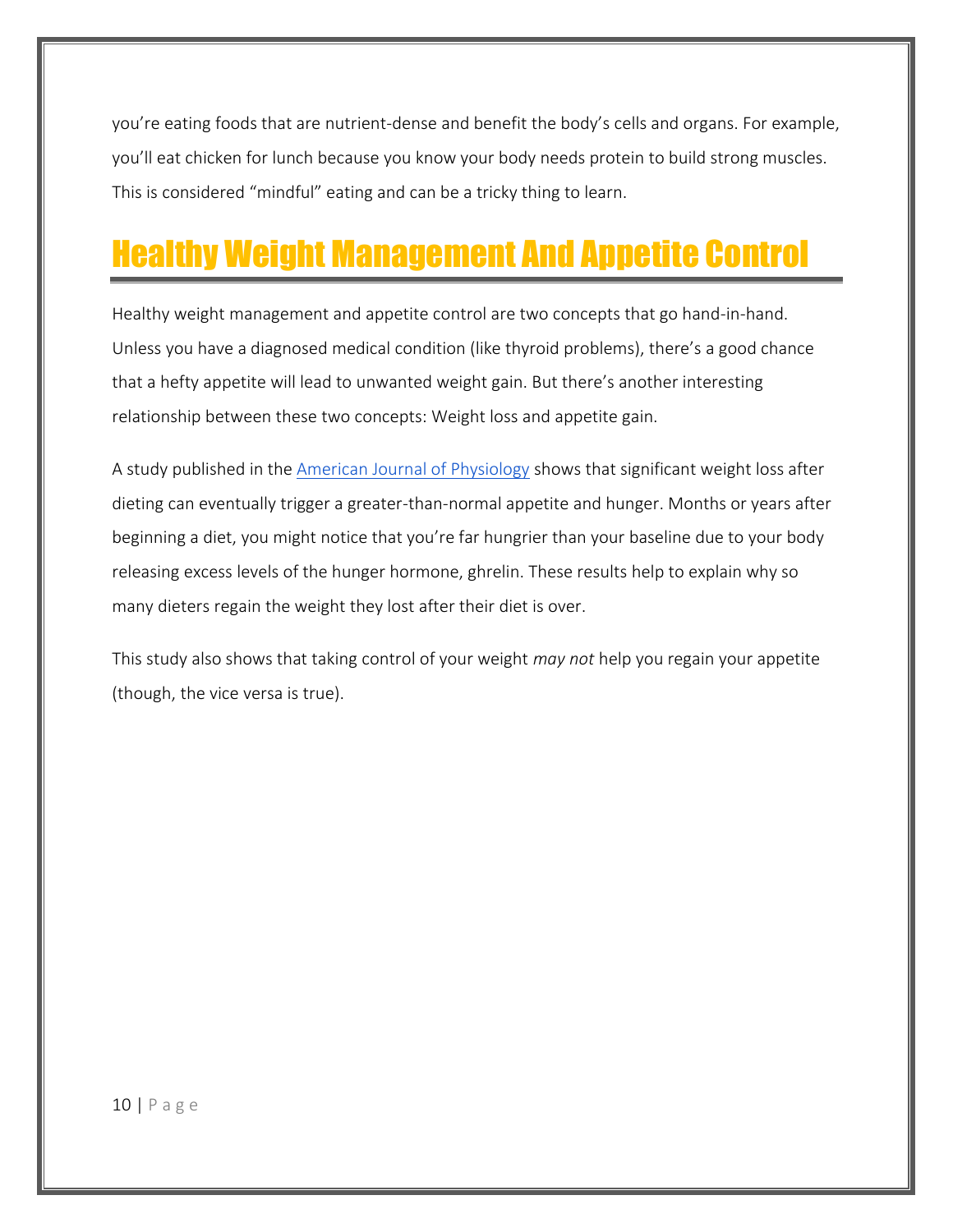# <span id="page-13-0"></span>How Certain Foods Can Affect Appetite

You might not even realize that the foods you're using to fuel your body are causing your unruly appetite. On the other hand, certain foods you're already eating may be holding your appetite off for a few hours after your last meal. In this section, we'll be reviewing certain types of food that impact appetite.

#### <span id="page-13-1"></span>Fiber

Foods that are high in fiber are necessary for the average diet, especially when it comes to keeping your digestive system functioning as intended. The digestive system cannot entirely digest fiber, so it mainly sits in your gastrointestinal tract a bit longer than other types of food. As the fiber stays in your gut, it tells your brain that you're still full.

This effect is most often apparent after eating soluble fiber, a type of fiber that mimics the texture of gel while it's being digested and slows digestion down a bit. Examples of soluble fiber include foods like seeds, nuts, beans, sweet potatoes, and broccoli.

### <span id="page-13-2"></span>Refined Carbohydrates

The majority of the carbs you're eating in your diet are likely refined carbs, including everything from white rice/pasta to sugar-sweetened treats. This type of carb lacks the fiber your gastrointestinal tract needs to regulate bowel movements, so refined carbs travel through your system at higher speeds.

This results in reduced feelings of fullness and hunger that returns just an hour or two after eating these carbs. Based on these effects, the best type of carbs for your body are whole grains, vegetables, and fruits.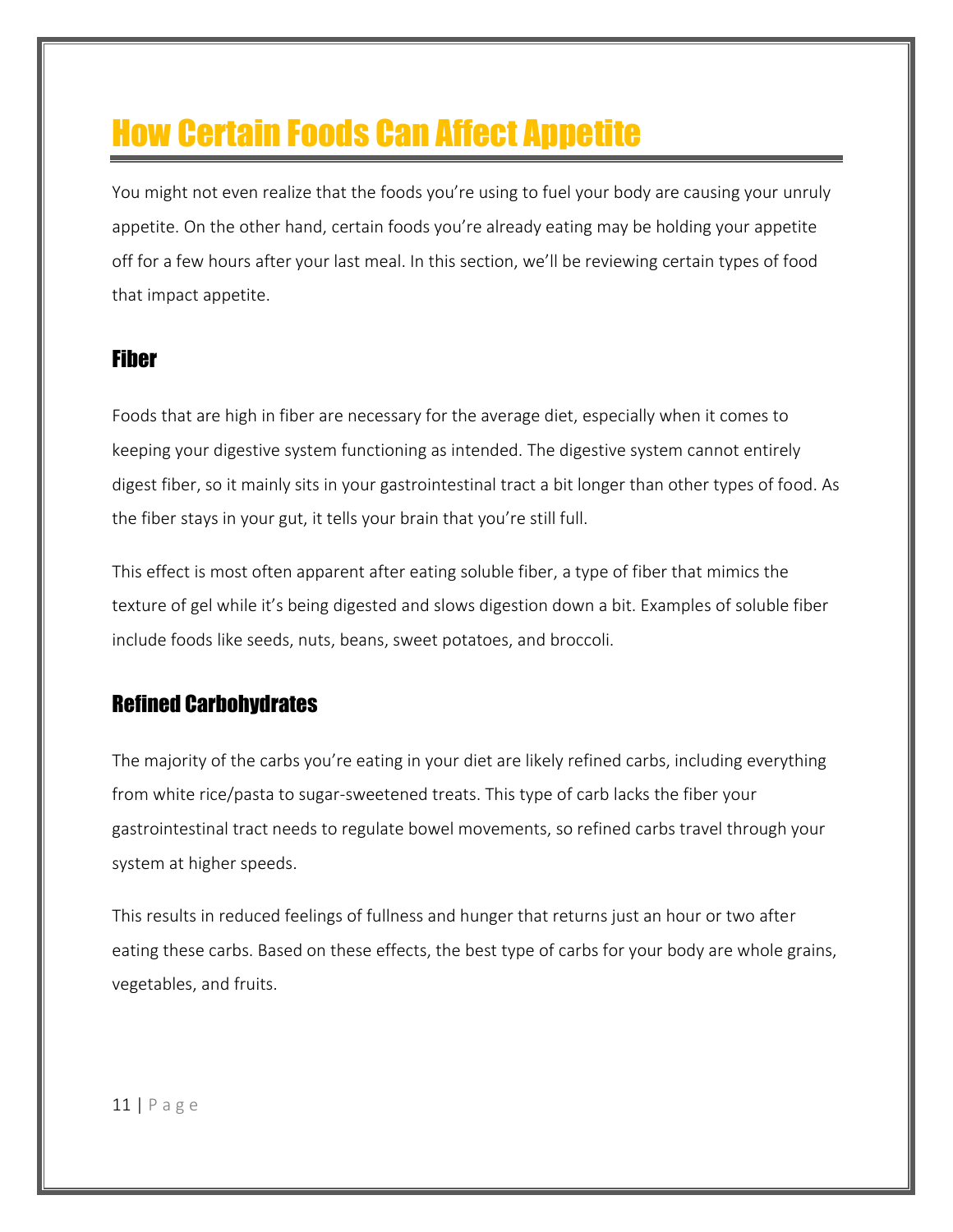#### <span id="page-14-0"></span>**Water**

The body needs water to stay hydrated and keep the body functioning optimally. Most research shows that the average person needs to drink over 64 ounces of water for fluid balance and nerve health.

However, water also plays an essential role in appetite control. Drinking about two glasses of water (16 or more ounces) can trick your stomach into feeling full, even if only a few minutes at a time. The effects of water on your appetite and hunger explain why it might be useful to drink water before a meal to limit how much you eat.

#### <span id="page-14-1"></span>Protein

The body needs protein for several vital functions, such as maintaining muscle mass and controlling metabolism. Getting enough protein can also produce one substantial effect: Reducing your appetite.

This newfound lower appetite comes from protein's ability to trigger hunger hormones in the body, specifically those that tell you that you're "full" shortly after eating and reduce the production of appetite-stimulating ghrelin. Adding foods like milk, chicken, yogurt, and fish to your diet can keep your appetite under better control.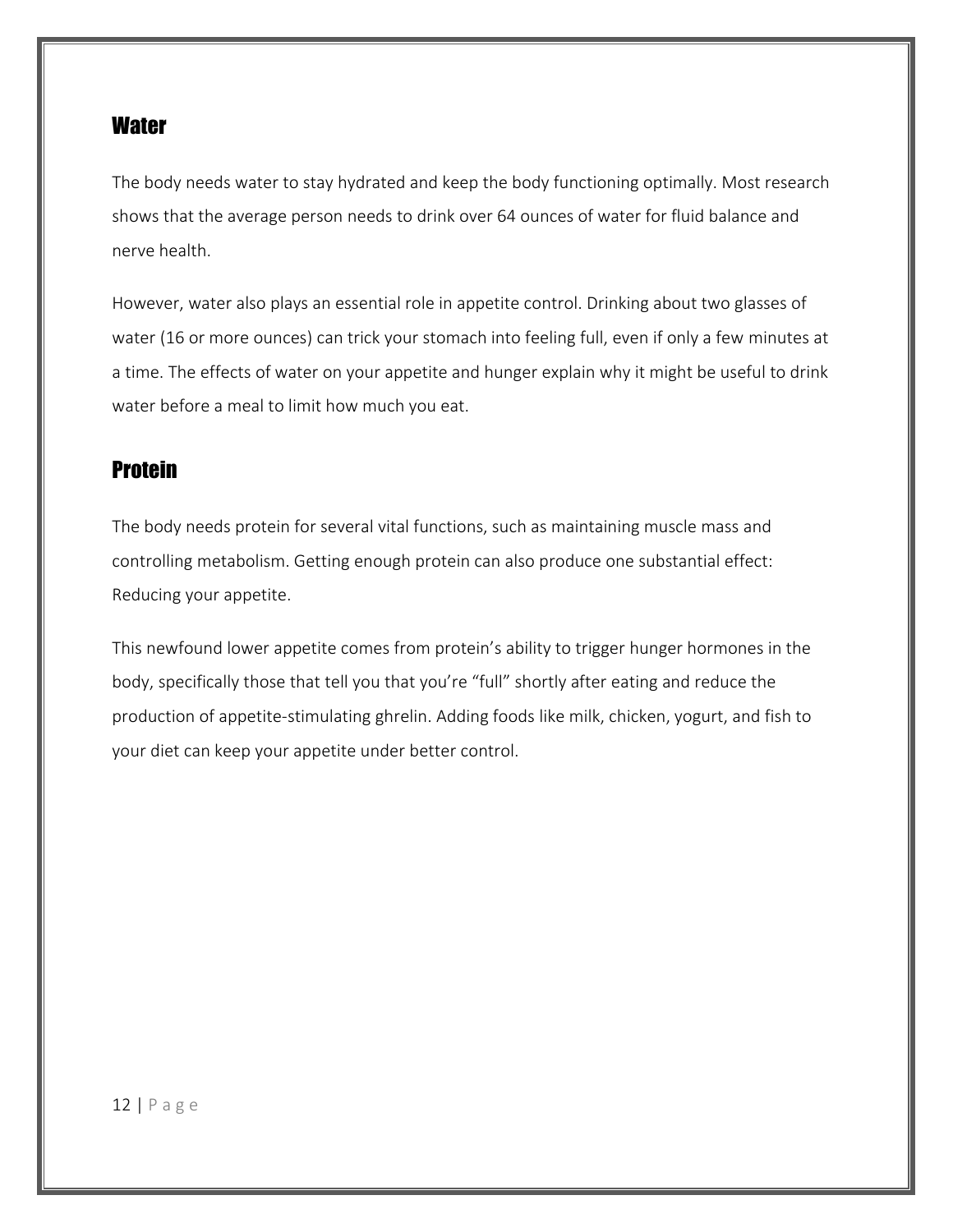## <span id="page-15-0"></span>Assessment: Are Your Appetite And Eating Patterns Normal?

Unless you work one-on-one with a nutritionist or a dietician, you might not know if your eating patterns are "normal" and whether or not you're overeating.

### To determine if you have a problem with your eating and appetite, ask yourself the following 15 questions.

- 1. Do I eat because I'm hungry? For pleasure? Out of boredom?
- 2. Do I eat when I feel overwhelmed? Stressed? Sad? Angry? Anxious?
- 3. Do I ever skip meals during the week? Double-up on meals?
- 4. Am I suddenly eating more than usual? Less than usual?
- 5. Have I ever woken up at night with intense food cravings?
- 6. Are there certain foods I crave more than normal? Are they healthy or unhealthy?
- 7. How large are the meals and snacks that I eat?
- 8. How many times do I eat in a single day?
- 9. Are my eating habits contributing to serious weight loss? Weight gain?
- 10. Do I choose foods based on their nutritional value? Taste? Texture?
- 11. Do certain events or emotions trigger a desire to eat?
- 12. How do I feel after satisfying my appetite? Content? Guilty? Ashamed?
- 13. Are my eating patterns impeding my health and fitness goals?
- 14. Do I ever let myself feel hunger pangs before eating?
- 15. Has my eating pattern led to the development of a medical condition? Which one?

By answering the questions in the list above, you can get a better gauge on what your current eating habits are like. This assessment can help you determine whether you eat for emotional reasons, adopt a wildly unhealthy diet, eat past the point of satiety, and eat purely for pleasure rather than satisfying real hunger.

13 | P a g e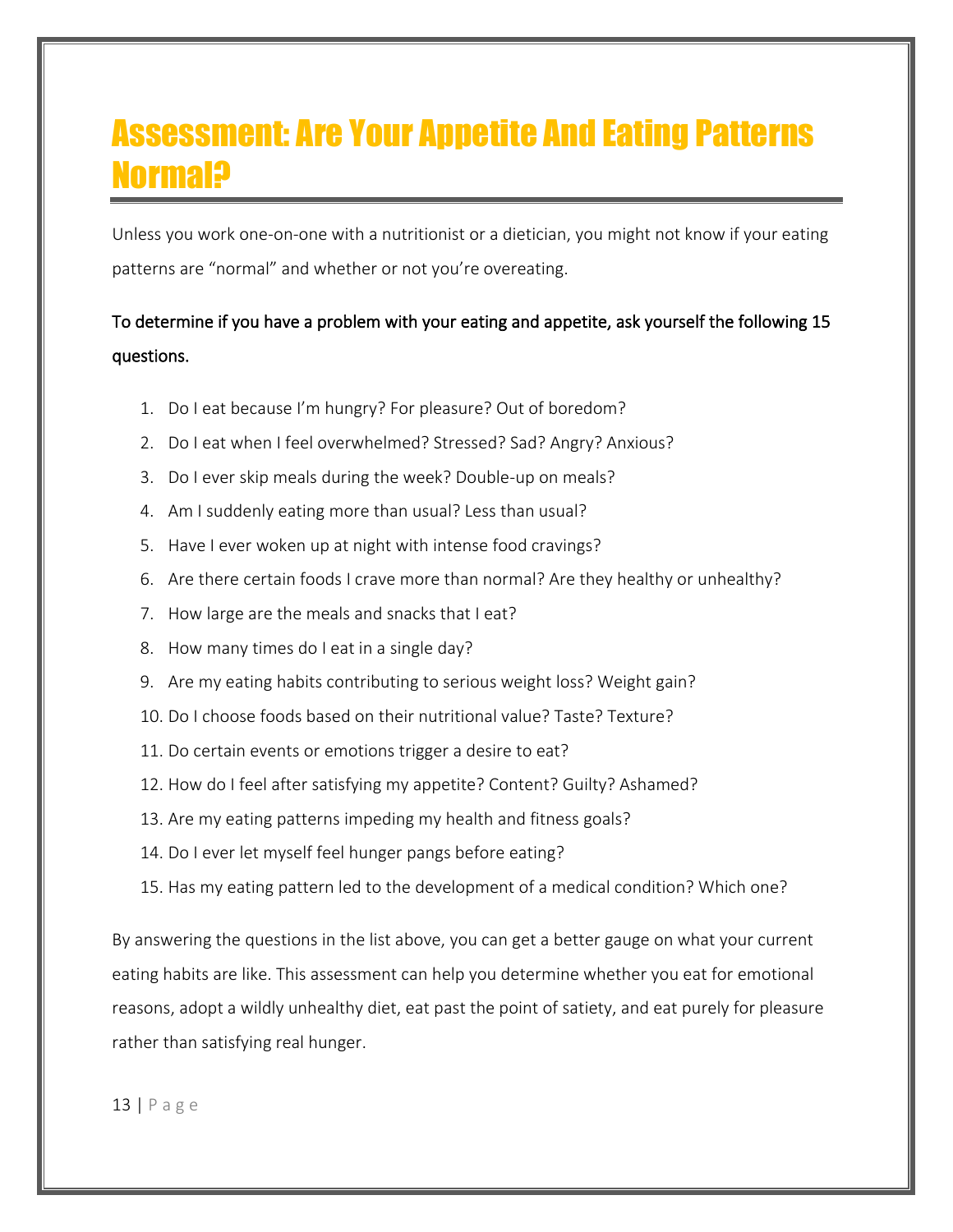# <span id="page-16-0"></span>20 Ways To Regain Control Of Your Appetite

There's a lot more to controlling your appetite than denying yourself food when you sense a craving coming on. Appetite control will typically stem from developing better self-control, making minor changes to your current diet, and addressing your emotional needs and stresses.

### Below, we'll describe 20 ways that you can work to regain control of your appetite and take your nutritional health back into your own hands.

- 1. Eat more protein. A diet that's high in lean protein (like meat, fish, and dairy) can trigger an additional release of hunger-suppressing hormones. So, think about adding protein to your diet through salmon, eggs, almonds, and peanut butter to feel fuller for longer.
- 2. Drink coffee. The 100 milligrams of caffeine and the chlorogenic acids in every cup of coffee may reduce hunger pangs and control your appetite. Start your morning with a cup of hot coffee for an energy boost and help hold your hunger off until lunchtime.
- 3. Decide on a set eating schedule. The human body craves consistency, which is why a set eating schedule can help with appetite control. Your body and mind will get accustomed to eating at certain times, holding off hunger and appetite until mealtimes.
- 4. Snack regularly throughout the day. Satisfying your appetite doesn't have to come in the form of a large and calorie-dense meal. Eating small snacks during the day, such as a granola bar or a handful of almonds, can keep you from overeating between meals.
- 5. Eat spicy food. Hot and spicy foods, such as jalapeno peppers or curry, make you feel full and encourage your body to burn more calories. These effects can help you to keep your appetite under control and trigger weight loss to a small extent.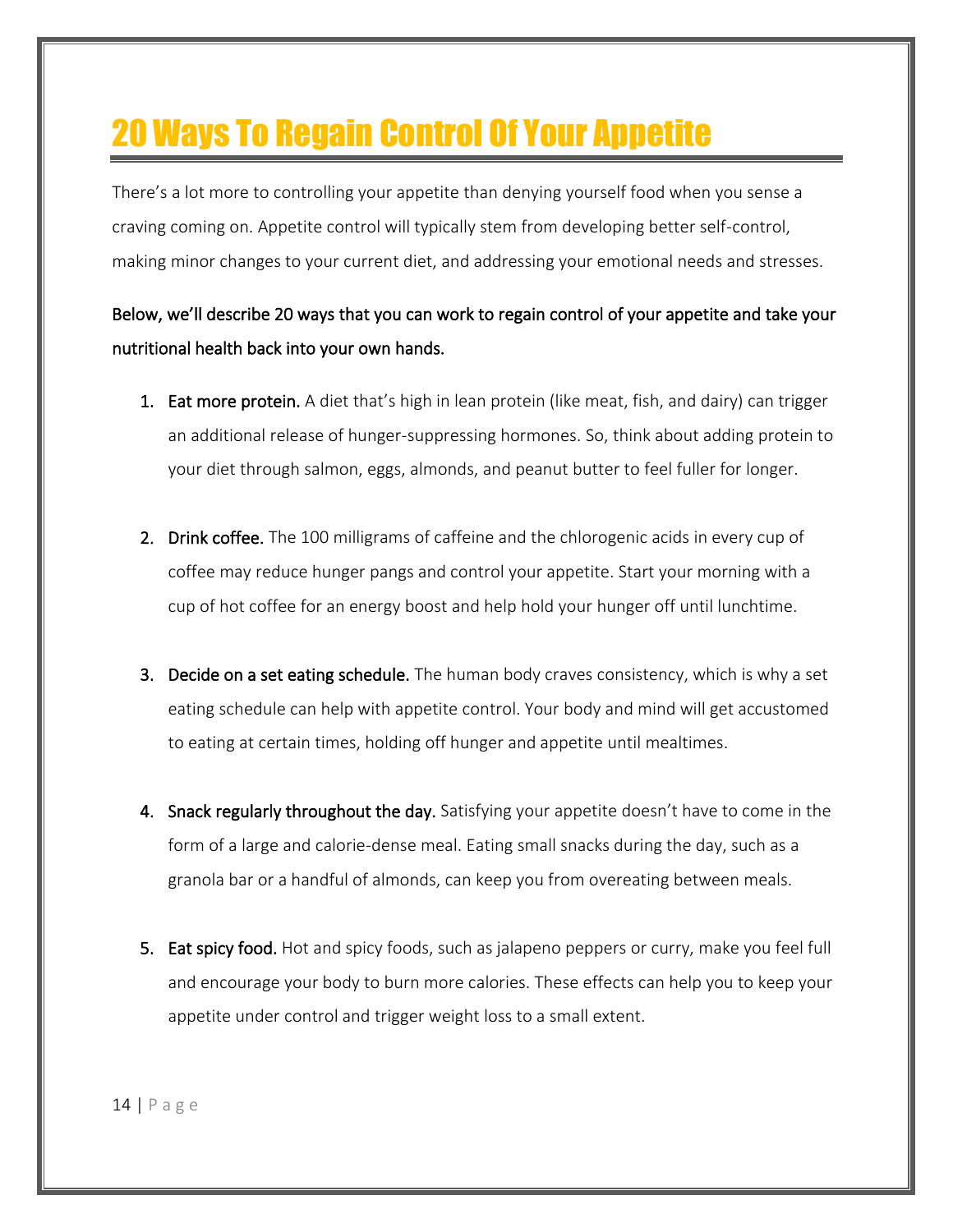- 6. Deal with your cravings. Everybody has food triggers and having access to your favorite cravings in your pantry or refrigerator is an unnecessary risk. Consider taking the chips, cookies, ice cream, or cake out of the house to limit your access. The cravings will pass.
- 7. Drink more water. There's a scientific link between drinking water before a meal and consuming more than 20% fewer calories during these meals. These results are more likely to occur if you drink a glass of water within 30 minutes of eating.
- 8. Get more exercise. Research shows that aerobic exercise can limit the appetitestimulating hormone known as ghrelin. Visiting the gym or going for a run can help you suppress an overzealous appetite that doesn't seem to fade away.
- 9. Eat slowly. It takes the brain about 20 minutes to register satiety. Harvard Health states, "Scientists have known for some time that a full stomach is only part of what causes someone to feel satisfied after a meal; the brain must also receive a series of signals from digestive hormones secreted by the gastrointestinal tract."

Zane Andrews (associate professor of physiology and a neuroscientist at Monash University who studies how food affects the brain) told the Huffington post, *"But it's not until that food gets into the stomach and into the gut that it starts to release satiety hormones which feed back to the brain to tell us we're full. "But that food needs to be chewed, to go down into the gut and to be processed a little bit. You need to start absorbing the glucose from the food and that happens generally quickly, but somewhere between five and 20 minutes."*

To eat slowly, take your time, pay attention to your food, enjoy, and chew your food thoroughly with each meal.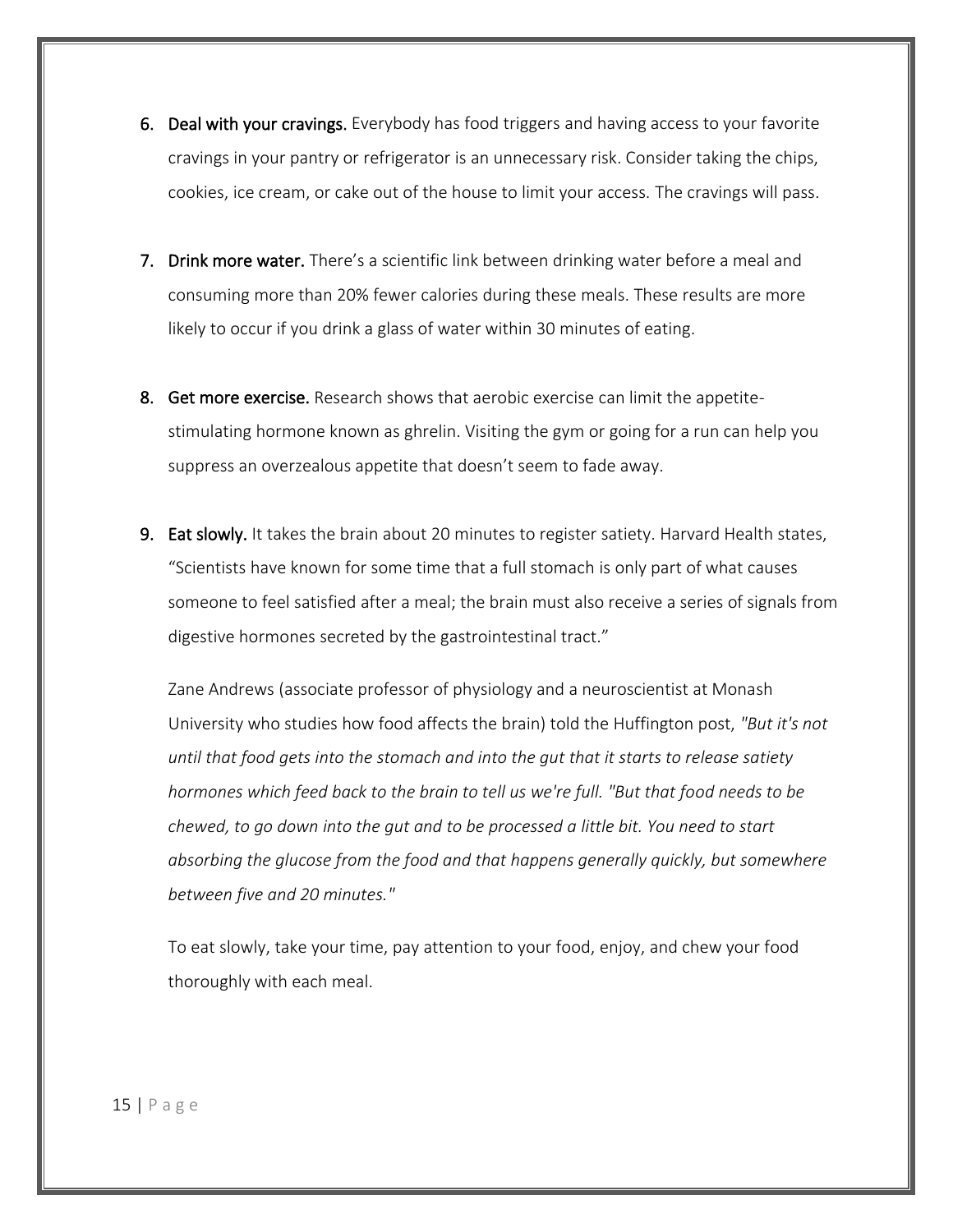- 10. Plan your meals out in advance. Cravings tend to come from complete freedom to eat what you want when you want. Planning your meals ahead of time, such as through meal prep, can keep healthy eating on track and avoid excess snacking.
- 11. Don't skip meals. Skipping meals is common for those who want to lose weight. Still, many people don't realize that it sends your appetite and hunger into overdrive breaking the fast typically results in you eating more food and calories than usual.
- 12. Avoid an all-liquid diet. Meal replacement shakes and liquid diets are popular for triggering weight loss, but they don't do much to control appetite. You're getting the nutrients you need yet feel the rumbling in your stomach after finishing the shake.
- 13. Get more sleep. Not getting enough sleep causes a spike in ghrelin, meaning you'll wake up with an appetite that you can hardly satisfy. Controlling your hunger hormones through rest requires at least seven hours of quality sleep every night.
- 14. Find a new hobby. If you eat in excess due to stress, then you may simply need a hobby to get your mind off of food. Think about adopting a new hobby, such as photography, reading, exercise, drawing, or learning to play an instrument.
- 15. Choose healthy snack alternatives. You can't entirely avoid building an appetite between meals. Yet, you do have control over how you decide to satisfy these cravings mid-day. Instead of sweets, eat healthy snacks like popcorn or trail mix.
- 16. Consume more fiber. Fiber is a type of carbohydrate that the digestive system cannot digest. With that said, eating a decent amount of fiber can help you feel full for a long time. Add high fiber foods like oranges and apples to your diet, especially as snacks.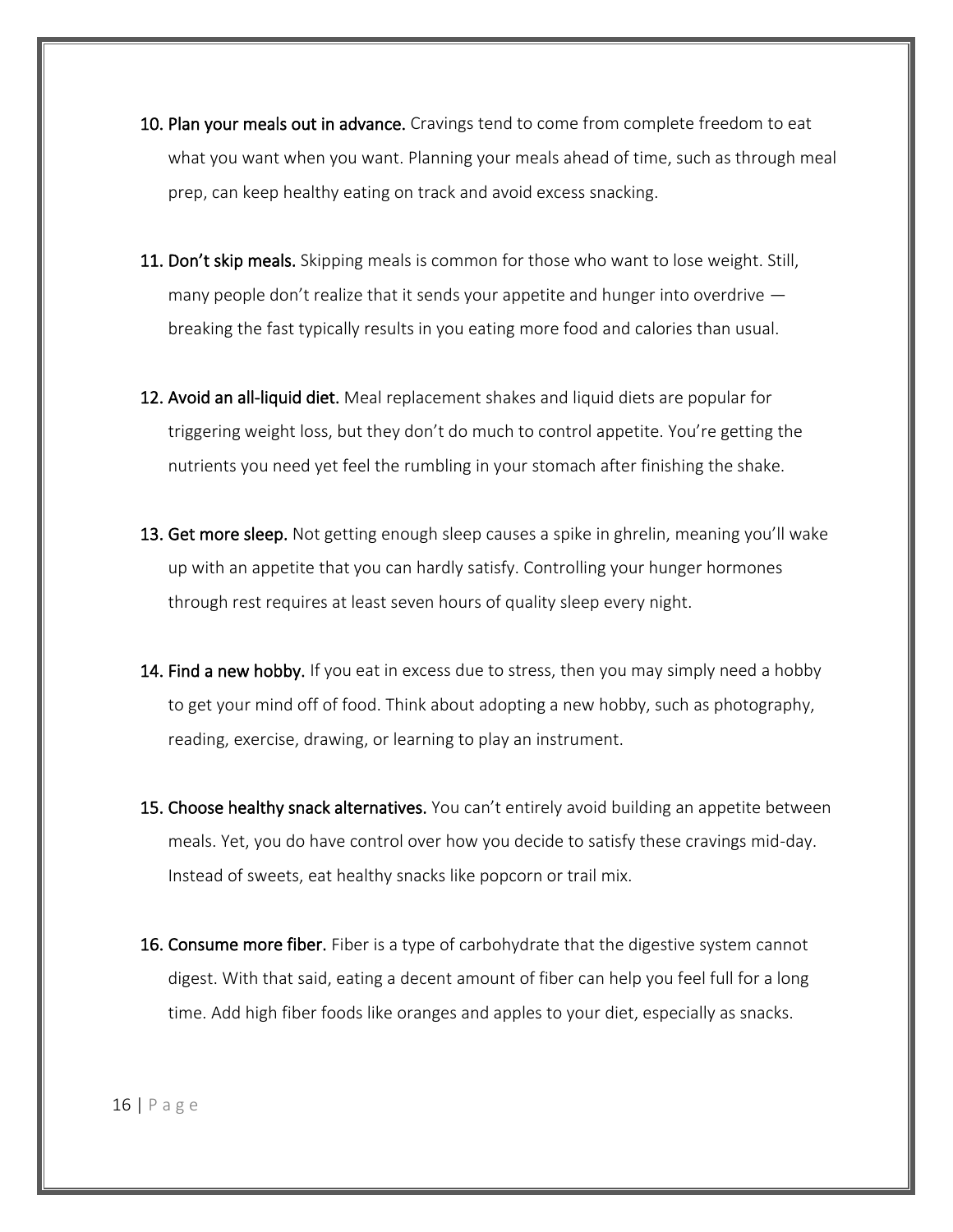- 17. Be easy on yourself. Appetite and hunger are natural, so don't expect to be able to fight these sensations from day one. Give yourself time to build-up resilience and adopt a healthier eating plan before assuming that you can't regain control of your appetite.
- 18. Go for a walk. It can be hard to face your hunger pangs one-on-one when you're halfway between lunch and dinner. Consider going for a brief and brisk walk when your cravings hit to burn off some energy and refocus your attention.
- 19. Skip the snacks unless you're hungry. You appreciate having an eating schedule, but you don't technically have to eat your snacks if you're not hungry. Allow your hunger and appetite to build-up naturally so that you're hungry by the time your next meal arrives.
- 20. Cope with your stress directly. Many people turn to food to cope with stress, so you may need to discover a healthier coping strategy as an alternative. Consider speaking with a therapist, working out at the gym, or writing in a journal.

It may not be feasible to make all 20 of these changes in your life at the present moment. With that said, even implementing one or two of these tips into your daily schedule can help you progress toward having maximum control of your appetite.

Remember that starving yourself and intentionally skipping meals won't train your body not to be so hungry. There are no shortcuts regarding appetite control, and you must approach this serious issue safely.